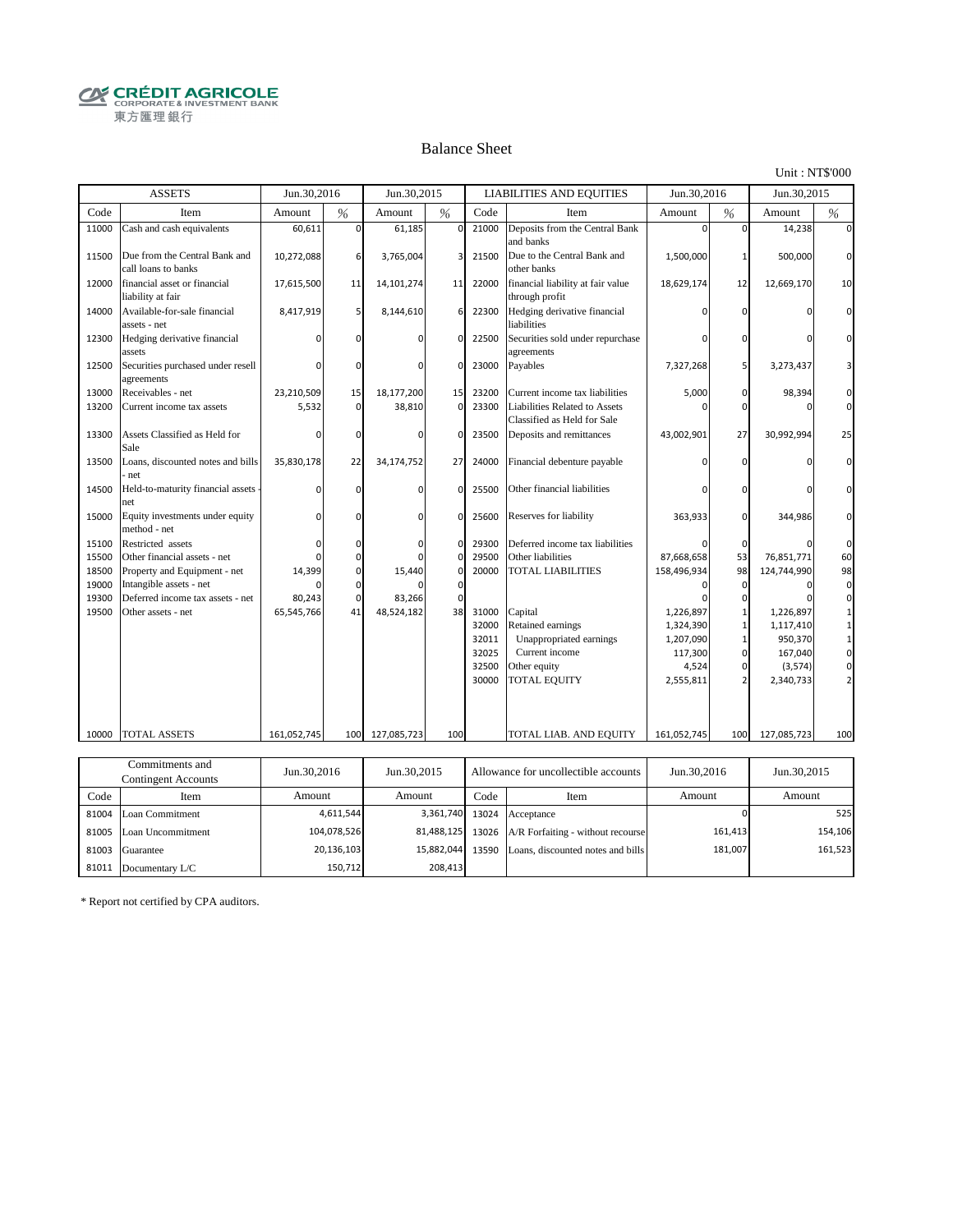**CALCOUT AGRICOLE**<br>
CORPORATE & INVESTMENT BANK<br>
東方匯理銀行

## Consolidate Income Statement

Unit : NT\$'000

|       |                                                                                                  | Jan.-Jun., 2016 |             | Jan.-Jun., 2015 |                | Variable %  |
|-------|--------------------------------------------------------------------------------------------------|-----------------|-------------|-----------------|----------------|-------------|
| 代碼    | 項<br>目                                                                                           | Amount          | $\%$        | Amount          | $\%$           |             |
| 41000 | Interest income                                                                                  | 576,885         | 115         | 430,359         | 86             | 34          |
| 51000 | Interest expense                                                                                 | (417, 295)      | (83)        | (241, 724)      | (48)           | 73          |
|       | Net interest (expense) income                                                                    | 159,590         | 32          | 188,635         | 38             | (15)        |
|       | Other operating income                                                                           |                 | 0           | 0               | $\overline{0}$ | 0           |
|       | Commission income                                                                                | 43,389          | 9           | 52,954          | 11             | (18)        |
|       | Gain (loss) on financial assets or liabilities<br>measured at fair value through profit and loss | (2,747,494)     | (547)       | (1, 281, 489)   | (255)          | 114         |
|       | Realized gain (loss) on available-for-sale<br>financial assets                                   | (41, 026)       | (8)         | 7,098           | 1              | (678)       |
|       | Realized gain (loss) on held-to-maturity<br>financial assets                                     |                 | 0           | 0               | 0              | 0           |
|       | Foreign exchange gains (losses) - net                                                            | 2,948,299       | 587         | 1,401,365       | 279            | 110         |
|       | Impairment loss on assets (reversal of                                                           |                 | 0           | 0               | 0              | 0           |
|       | impairment loss on assets)<br>Others                                                             |                 |             |                 |                |             |
|       |                                                                                                  | 139,916         | 28          | 110,238         | 22             | 27          |
|       | Net income                                                                                       | 502,674         | 101         | 478,801         | 96             |             |
| 58200 | Bad debt expenses                                                                                | (62, 380)       | (12)        | (25, 778)       | (5)            | 142         |
|       | Operating expenses                                                                               | 0               | 0           | 0               | $\overline{0}$ | $\mathbf 0$ |
| 58500 | Employee benefits                                                                                | (159, 789)      | (32)        | (151, 729)      | (30)           | 5           |
| 59000 | Depreciation and amortization expense                                                            | (1, 410)        | 0           | (1, 543)        | $\overline{0}$ | (9)         |
| 59500 | Other general and administrative expenses                                                        | (142, 947)      | (28)        | (117, 514)      | (23)           | 22          |
|       | Consolidated income (loss) from continuing operations before<br>income tax                       | 136,148         | 27          | 182,237         | 36             | (25)        |
| 61003 | Consolidated income (loss) from continuing operations - Income<br>tax (expense) benefit          | (18, 847)       | (4)         | (15, 196)       | (3)            | 24          |
|       | Consolidated income (loss) from continuing operations - after<br>income tax                      | 117,301         | 23          | 167,041         | 33             | (30)        |
| 62500 | Income (loss) from discontinued operations                                                       | 0               | $\mathbf 0$ | 0               | $\mathbf 0$    | 0           |
|       | Net income (loss)                                                                                | 117,301         | 23          | 167,041         | 33             | (30)        |
|       | Other comprehensive income                                                                       |                 |             |                 |                |             |
| 65001 | Exchange differences on cumulative translation adjustments                                       | 4,586           | 1           | 5,432           | 1              | (16)        |
| 65011 | Unrealized gain (loss) on available-for-sale financial assets                                    | (5, 304)        | (1)         | (3, 407)        | (1)            | 56          |
| 65031 | Remeasurement of defined benift plans                                                            | O               | $\Omega$    |                 | $\Omega$       | $\Omega$    |
|       | 65051 Other comprehensive income after tax                                                       | 0               | $\pmb{0}$   | 0               | 0              | $\pmb{0}$   |
|       | Total other comprehensive income                                                                 | 116,583         | 23          | 169,066         | 34             | (31)        |
|       | Net income belong to:                                                                            |                 |             |                 |                |             |
|       | Owners' equity                                                                                   | 117,301         | 23          | 167,041         | 33             | (30)        |
|       | Non-controlling Interests                                                                        |                 | 0           | 0               | 0              |             |
|       | Total other comprehensive income belong to:                                                      |                 |             |                 |                |             |
|       | Owners' equity                                                                                   | 116,582         | 23          | 169,065         | 34             | (31)        |
|       | Non-controlling Interests                                                                        | 0               | $\mathbf 0$ | 0               | $\overline{0}$ | $\mathbf 0$ |

\* Report not certified by CPA auditors.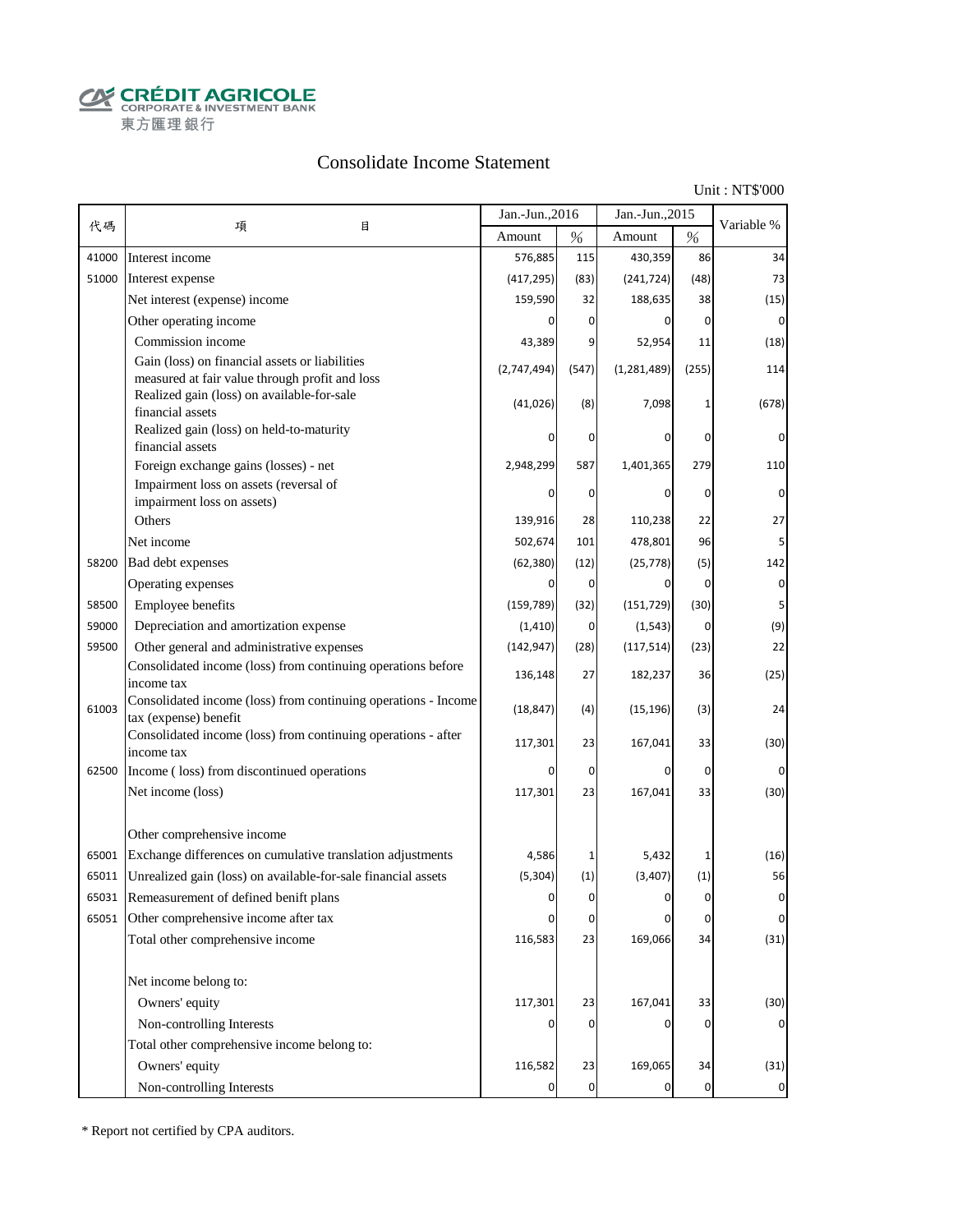

### Information on fair value hierarchy of financial instruments

#### Unit : NT\$'000

| Instrument item meansured at fair value        |            |           | Jun.30,2016 |         | Jun.30.2015 |           |            |         |  |
|------------------------------------------------|------------|-----------|-------------|---------|-------------|-----------|------------|---------|--|
|                                                | Total      | Level 1   | Level 2     | Level 3 | Total       | Level 1   | Level 2    | Level 3 |  |
| Non-derivative financial instruments           |            |           |             |         |             |           |            |         |  |
| Asset                                          |            |           |             |         |             |           |            |         |  |
| Financial assets designated at fair value      | 1,402,111  | 1,402,111 |             |         | 2,316,300   | 2,316,300 |            |         |  |
| through profit or loss                         |            |           |             |         |             |           |            |         |  |
| Held for trading financial asset               | 1,402,111  | 1,402,111 |             |         | 2,316,300   | 2,316,300 |            |         |  |
| Equity investment                              |            |           |             |         |             |           |            |         |  |
| Bond investment                                | 1,402,111  | 1,402,111 |             |         | 2,316,300   | 2,316,300 |            |         |  |
| Others                                         |            |           |             |         |             |           |            |         |  |
| Financial assets designated at fair value      |            |           |             |         |             |           |            |         |  |
| through profit or loss on initial recognition  |            |           |             |         |             |           |            |         |  |
| Available-for-sale financial assets            | 8,417,918  | 7,318,566 | 1,099,352   |         | 8,146,333   | 2,004,232 | 6,142,101  |         |  |
| Equity investment                              |            |           |             |         |             |           |            |         |  |
| Bond investment                                | 7,667,851  | 7,318,566 | 349,285     |         | 6,946,192   | 2,004,232 | 4,941,960  |         |  |
| Others                                         | 750,067    |           | 750,067     |         | 1.200.141   |           | 1,200,141  |         |  |
| Liabilities                                    |            |           |             |         |             |           |            |         |  |
| Financial liabilities designated at fair value |            |           |             |         |             |           |            |         |  |
| through profit or loss                         |            |           |             |         |             |           |            |         |  |
| Held for trading financial liabilities         |            |           |             |         |             |           |            |         |  |
| Financial liabilities designated at fair value |            |           |             |         |             |           |            |         |  |
| through profit or loss on initial recognition  |            |           |             |         |             |           |            |         |  |
| Derivatives financial instruments              |            |           |             |         |             |           |            |         |  |
| Asset                                          |            |           |             |         |             |           |            |         |  |
| Financial assets designated at fair value      | 16,213,389 |           | 16,213,389  |         | 11,784,974  |           | 11,784,974 |         |  |
| through profit or loss                         |            |           |             |         |             |           |            |         |  |
| Hedging derivative financial assets            | ٠          |           |             |         |             | ٠         | ٠          |         |  |
| Liabilities                                    |            |           |             |         |             |           |            |         |  |
| Financial liabilities designated at fair value | 18,629,174 |           | 18,629,174  |         | 12,669,170  |           | 12,669,170 |         |  |
| through profit or loss                         |            |           |             |         |             |           |            |         |  |
| Hedging derivative financial liabilities       |            |           |             |         |             |           |            |         |  |

### Financial asset changes in fair value measurement level 3

|                                               |           |           |                       |                 |                        |                |                        | <b>Unit: NT\$'000</b>      |
|-----------------------------------------------|-----------|-----------|-----------------------|-----------------|------------------------|----------------|------------------------|----------------------------|
|                                               | Beginning |           | Profit/Loss valuation |                 | Increase during period |                | Decrease during period |                            |
| Item                                          | retained  | Income    | Other comprehe        | Buy in or issue | Transfers to           | Sale, disposal | Converted out          | Ending retained<br>earning |
|                                               | earnging  | statement | income                |                 | Level 3                | or settlement  | from Level 3           |                            |
| Financial assets designated at fair value     |           |           |                       |                 |                        |                |                        |                            |
| through profit or loss                        |           |           |                       |                 |                        |                |                        |                            |
| Held for trading financial assets             |           |           |                       |                 |                        |                |                        |                            |
| Financial assets designated at fair value     |           |           |                       |                 |                        |                |                        |                            |
| through profit or loss on initial recognition |           |           |                       |                 |                        |                |                        |                            |
| Available-for-sale financial assets           |           |           |                       |                 |                        |                |                        |                            |
| Hedging derivative financial assets           |           |           |                       |                 |                        |                |                        |                            |
|                                               |           |           |                       |                 |                        |                |                        |                            |

### Financial liabilities changes in fair value measurement level 3

|                                                |                      |                                 |                 |                         |                                 |                               | Unit: NT\$'000             |
|------------------------------------------------|----------------------|---------------------------------|-----------------|-------------------------|---------------------------------|-------------------------------|----------------------------|
|                                                | Beginning            | Valuation of profit/loss during |                 | Increase during period  |                                 | Decrease during period        |                            |
| Item                                           | retained<br>earnging | the period                      | Buy in or issue | Transfers to<br>Level 3 | Sale, disposal<br>or settlement | Converted out<br>from Level 3 | Ending retained<br>earning |
| Financial liabilities designated at fair value |                      |                                 |                 |                         |                                 |                               |                            |
| through profit or loss                         |                      |                                 |                 |                         |                                 |                               |                            |
| Held for trading financial liabilities         |                      |                                 |                 |                         |                                 |                               |                            |
| Financial liabilities designated at fair value |                      |                                 |                 |                         |                                 |                               |                            |
| through profit or loss on initial recognition  |                      |                                 |                 |                         |                                 |                               |                            |
| Hedging derivative financial liabilities       |                      |                                 |                 |                         |                                 | $\overline{\phantom{a}}$      |                            |
|                                                |                      |                                 |                 |                         |                                 |                               |                            |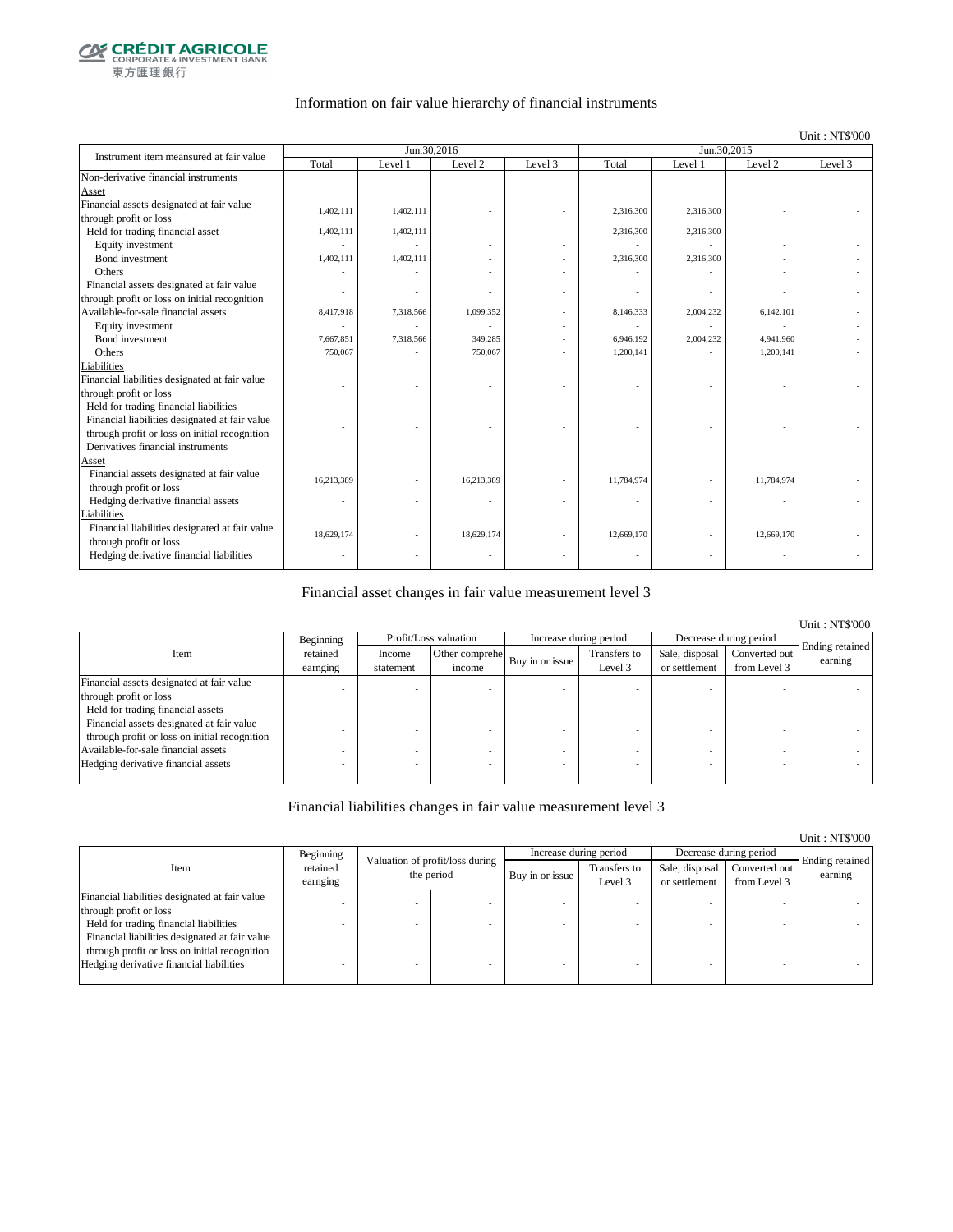

### ASSETS QUALITY

Unit : NT\$'000, %

| Year \ Month               |                                  |                          |                          | Jun.30,2016                                     |                     |                                                                  | Jun.30,2015              |                          |                                                 |                          |                                                      |
|----------------------------|----------------------------------|--------------------------|--------------------------|-------------------------------------------------|---------------------|------------------------------------------------------------------|--------------------------|--------------------------|-------------------------------------------------|--------------------------|------------------------------------------------------|
|                            | <b>ITEM</b>                      | Overdue<br>Amount        | Loan<br>Amount           | $%$ of<br>Overdue<br>loans<br>to Total<br>loans |                     | $%$ of<br>Loan loss reserve Loan loss reserve<br>to Overdue Loan | Overdue<br>Amount        | Loan<br>Amount           | $%$ of<br>Overdue<br>loans<br>to Total<br>loans | Loan loss<br>reserve     | $%$ of<br>Loan loss<br>reserve<br>to Overdue<br>Loan |
| Corporate Finance          | Security                         | $\sim$                   | 209,213                  |                                                 | 181,007             |                                                                  | $\blacksquare$           | 220,674                  |                                                 | 161,523                  |                                                      |
|                            | Unsecurity                       |                          | 35,801,972               |                                                 |                     |                                                                  |                          | 34,115,601               |                                                 |                          |                                                      |
|                            | Housing Loan                     |                          |                          | $\sim$                                          |                     |                                                                  |                          | $\overline{\phantom{a}}$ | $\overline{\phantom{a}}$                        |                          |                                                      |
|                            | Cash card                        |                          |                          | $\sim$                                          |                     | <b>NA</b>                                                        |                          |                          |                                                 |                          | <b>NA</b>                                            |
| <b>Consumer Finace</b>     | Small credit Loan                |                          |                          | $\overline{\phantom{a}}$                        |                     |                                                                  | -                        | $\overline{\phantom{0}}$ |                                                 |                          |                                                      |
|                            | Security<br>Others<br>Unsecurity | $\overline{\phantom{0}}$ | $\overline{\phantom{0}}$ |                                                 | -                   |                                                                  | $\blacksquare$           | $\overline{\phantom{0}}$ |                                                 | $\overline{\phantom{0}}$ |                                                      |
|                            | Total                            | $\overline{\phantom{0}}$ | 36,011,185               | $\sim$                                          | 181,007             |                                                                  |                          | 34,336,275               |                                                 | 161,523                  |                                                      |
|                            |                                  | Overdue<br>Amount        | A/R<br>Amount            | $%$ of<br>Overdue A/R<br>to Total A/R           | Provision<br>Amount | $%$ of<br>Provision to<br>Overdue Loan                           | Overdue<br>Amount        | A/R<br>Amount            | $%$ of<br>Overdue A/R<br>to Total A/R           | Provision<br>Amount      | $%$ of<br>Provision to<br>Overdue<br>Loan            |
| Credit card                |                                  |                          |                          | $\sim$                                          |                     |                                                                  |                          |                          |                                                 |                          |                                                      |
| Factoring-without recourse |                                  |                          | 16,140,500               | $\sim$                                          | 161,413             | <b>NA</b>                                                        |                          | 15,196,125               |                                                 |                          | <b>NA</b>                                            |
| Other non-performing loans |                                  | $\blacksquare$           | $\overline{\phantom{0}}$ | $\blacksquare$                                  |                     |                                                                  | $\overline{\phantom{a}}$ | $\overline{\phantom{0}}$ | $\overline{\phantom{0}}$                        |                          |                                                      |

| Month<br>$Year \setminus$                                                  | Jun.30.2016 | Jun. 30, 2015 |
|----------------------------------------------------------------------------|-------------|---------------|
| Loan classified as non-Pass-Due with normal payment after debt negotiation |             |               |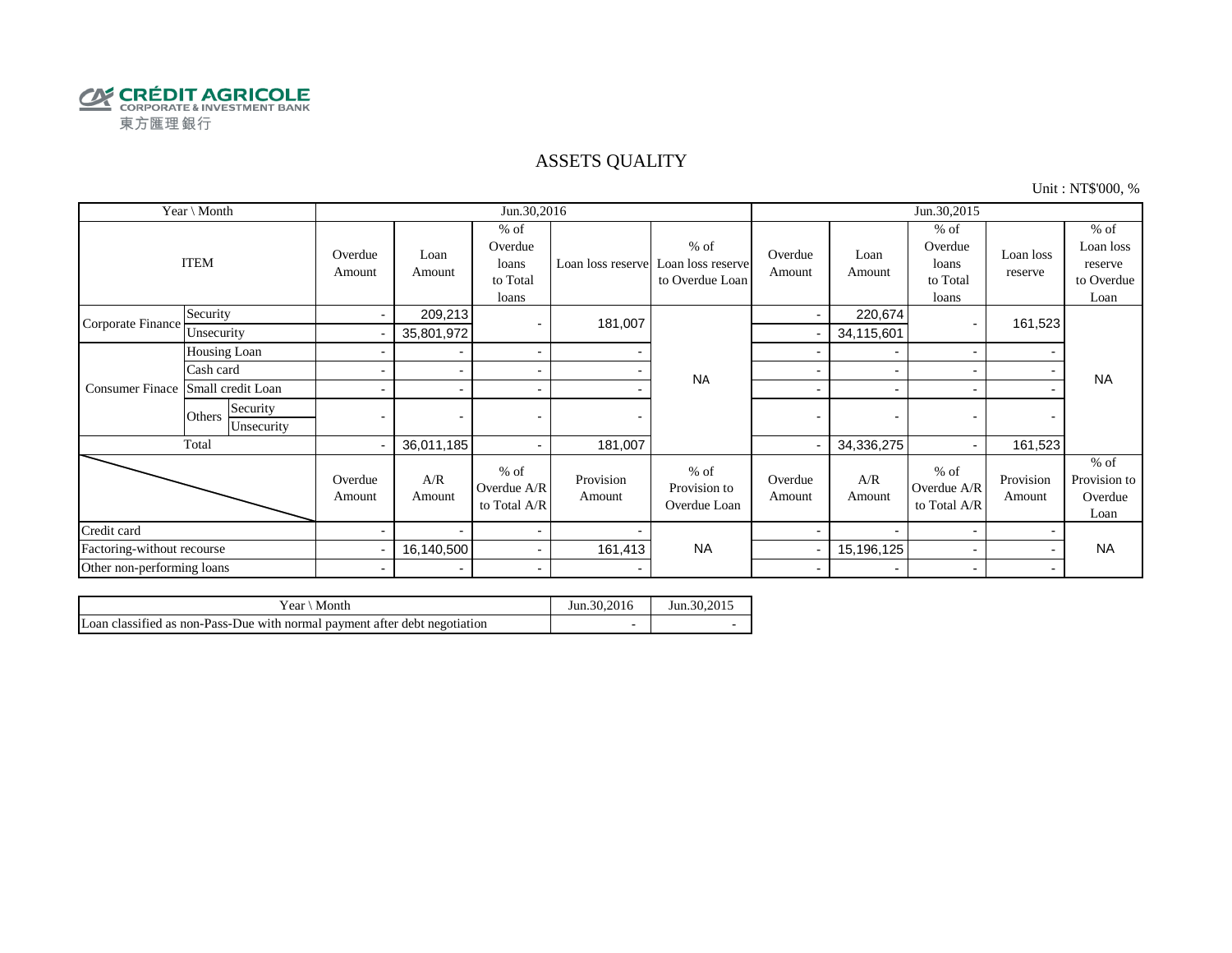

# Credit Exposure Concentration

Unit : NT\$'000, %

| Year \<br>Month |                         | Jun.30,2016                                   |               |                                              | Jun.30,2015                 |                                            |               |                                           |  |  |
|-----------------|-------------------------|-----------------------------------------------|---------------|----------------------------------------------|-----------------------------|--------------------------------------------|---------------|-------------------------------------------|--|--|
| Ranking         | Group Name              | <b>INDUSTRIAL</b><br><b>CLASSIFICATION</b>    | Credit Amount | % of Credit<br>amount to<br>net worth $(\%)$ | Group Name                  | <b>INDUSTRIAL</b><br><b>CLASSIFICATION</b> | Credit Amount | % of Credit<br>amount to<br>net worth (%) |  |  |
|                 | <b>FOXXXXX PIXXXXXX</b> | Manufacturing                                 | 10,374,671    |                                              | 406% Quxxxx                 | Manufacturing                              | 7,559,607     | 323%                                      |  |  |
| 2               | <b>Ouxxxx</b>           | Manufacturing                                 | 7,437,327     |                                              | 291% FOXXXXX Plxxxxxx       | Manufacturing                              | 6,764,125     | 289%                                      |  |  |
| 3               | <b>CxCx</b>             | Construction                                  | 5,622,974     |                                              | 220% Mexxxxxx Cxx           | <b>Financial Service</b><br>Activities     | 5,101,556     | 218%                                      |  |  |
| 4               | <b>CSXX COXXXXXXXX</b>  | Manufacturing                                 | 3,845,021     |                                              | 150% Fxx Eaxxxxx Texxxxx    | Manufacturing                              | 4,583,328     | 196%                                      |  |  |
| 5               | <b>Fxx Eaxxxxx</b>      | Manufacturing                                 | 2,277,017     |                                              | 89% CxCx                    | Construction                               | 4,340,480     | 185%                                      |  |  |
| 6               | EVXXXXXXX               | Transportation and<br>warehousing             | 1,860,727     |                                              | 73% Taxxxx Cexxxx           | Manufacturing                              | 1,674,675     | 72%                                       |  |  |
| 7               | Mexxxxxx Cxx            | <b>Financial Service</b><br><b>Activities</b> | 1,614,050     |                                              | 63% Wixxxx                  | Manufacturing                              | 1,470,493     | 63%                                       |  |  |
| 8               | Chxxx Stxxx             | Ironmaking and<br>Steelmaking                 | 1,123,743     |                                              | 44% CSXX COXXXXXXXX         | Manufacturing                              | 1,330,516     | 57%                                       |  |  |
| 9               | Pox Chxx                | <b>Financial Service</b><br>Activities        | 1,105,273     |                                              | 43% Unxxxx Mixxxxxxxxxxxxxx | Manufacturing                              | 930,375       | 40%                                       |  |  |
| 10              | Unxxxx Mixxxxxxxxxxxxxx | Manufacturing                                 | 968,430       |                                              | 38% Lixx Ox                 | Manufacturing                              | 620,250       | 26%                                       |  |  |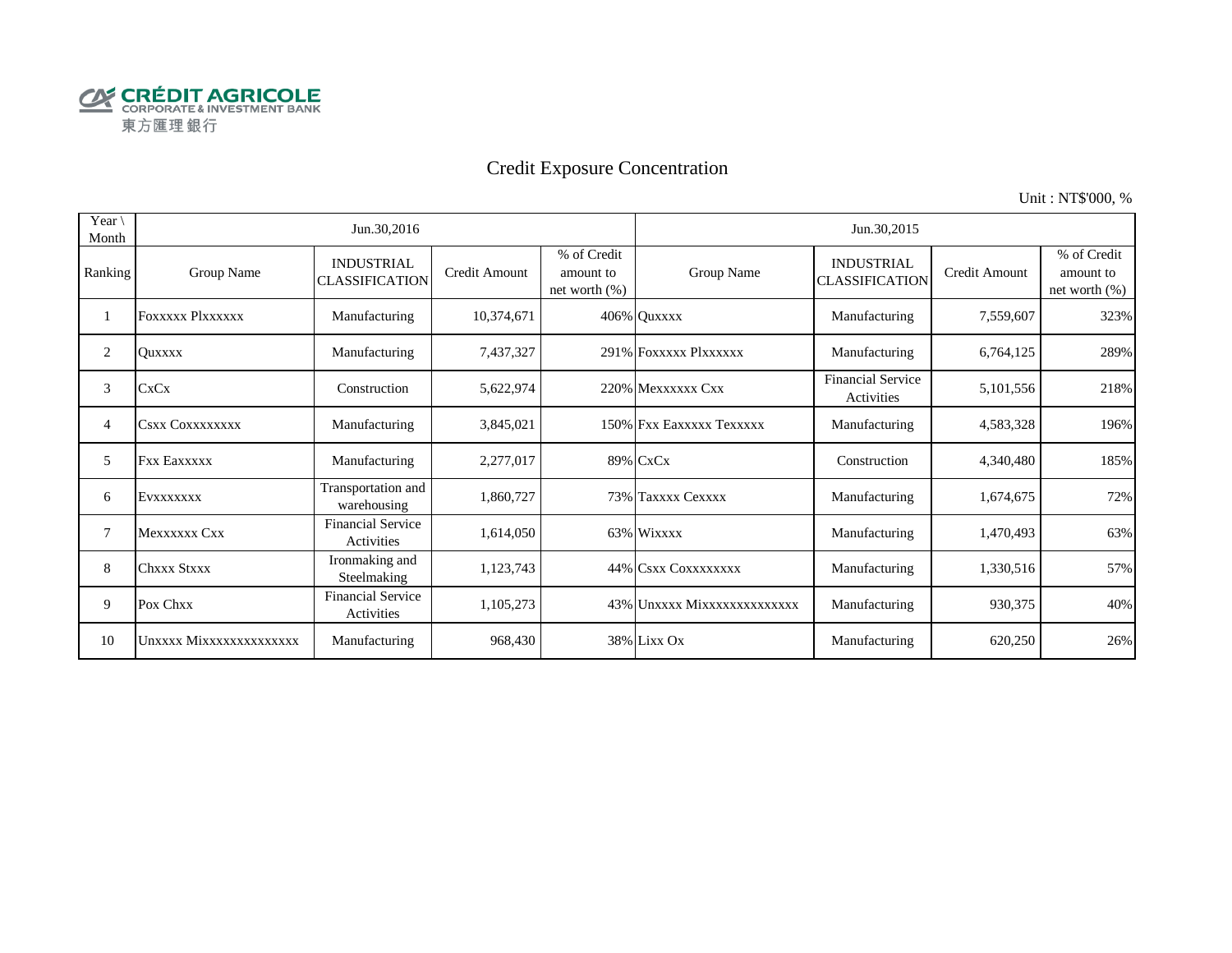

## Interest-Rate Sensitivity - TWD Currency Jun.30,2016

Unit : NT\$'000, %

| <b>ITEM</b>                                                    | $0$ to $90$ days | 91 to 180 days | 181 days to 1 year | over 1 year | <b>TOTAL</b> |  |  |  |
|----------------------------------------------------------------|------------------|----------------|--------------------|-------------|--------------|--|--|--|
| Sensitive assets                                               | 16,387,570       | 485,649        | 3,765,983          | 7,877,671   | 28,516,873   |  |  |  |
| Sensitive liabilities                                          | 481,469          | ۰              | 500,000            | 1,074,822   | 2,056,291    |  |  |  |
| Sensitive Gap                                                  | 15,906,101       | 485,649        | 3,265,983          | 6,802,849   | 26,460,582   |  |  |  |
| Equity                                                         |                  |                |                    |             | 2,465,205    |  |  |  |
| Ratio of interest-rate sensitive assets to liabi<br>1,386.81 % |                  |                |                    |             |              |  |  |  |
| Ratio of interest-rate sensitive gap to equity<br>1,073.36 %   |                  |                |                    |             |              |  |  |  |

# Jun.30,2016 Interest-Rate Sensitivity - USD Currency

Unit : US\$'000, %

| <b>ITEM</b>                                                     | $0$ to 90 days | 91 to 180 days | 181 days to 1 year | over 1 year              | <b>TOTAL</b> |  |  |  |  |
|-----------------------------------------------------------------|----------------|----------------|--------------------|--------------------------|--------------|--|--|--|--|
| Sensitive assets                                                | 290,216        | 179,260        | 557,319            | 333,708                  | 1,360,503    |  |  |  |  |
| Sensitive liabilities                                           | 1,111,272      | 70,381         | 557,319            | $\overline{\phantom{0}}$ | 1,738,972    |  |  |  |  |
| Sensitive Gap                                                   | (821,056)      | 108.879        |                    | 333,708                  | (378, 469)   |  |  |  |  |
| Equity                                                          |                |                |                    |                          | 2,807        |  |  |  |  |
| Ratio of interest-rate sensitive assets to liabi<br>78.24 %     |                |                |                    |                          |              |  |  |  |  |
| Ratio of interest-rate sensitive gap to equity<br>$-13,483.04%$ |                |                |                    |                          |              |  |  |  |  |

Note:

- 1. Interest-rate sensitive assets or liabilities represent interest bearing assets or interest paying liabilities influenced by the fluctuation of interest rates.
- 2. Ratio of interest-rate sensitive assets to liabilities = Interest-rate sensitive assets ÷ Interest-rate sensitive liabilities (i.e. New Taiwan Dollar interest-rate sensitive assets and New Taiwan Dollar interest-rate sensitive liabilities with tenors of less than one year)
- 3. Interest-rate sensitive gap = Interest-rate sensitive assets  $-$  Interest-rate sensitive liabilities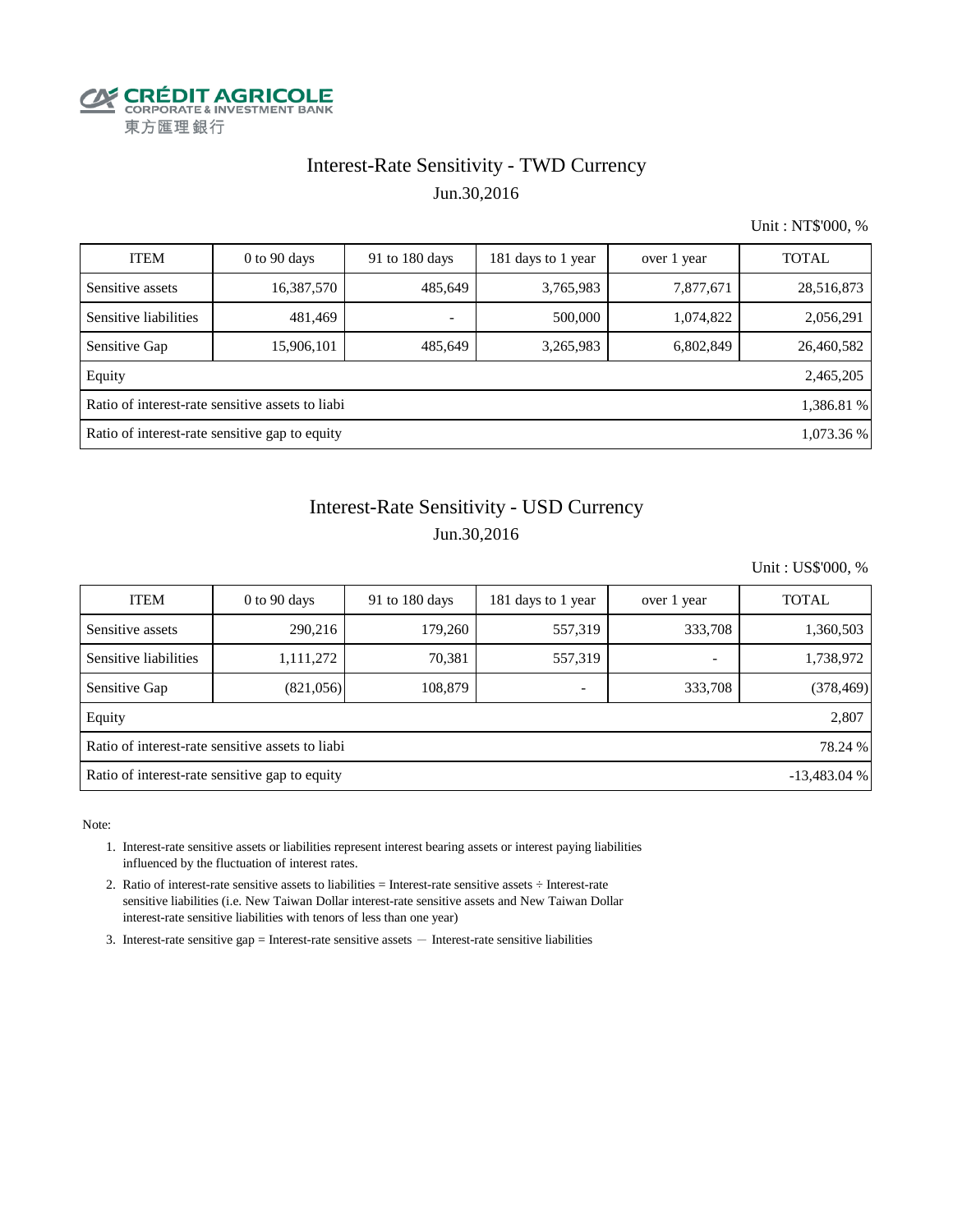

# Ratio of Profitability

Unit : %

| <b>ITEM</b>               |                   | Jun.30,2016 | Jun.30,2015 |  |
|---------------------------|-------------------|-------------|-------------|--|
| Ratio of return on assets | before income tax | 0.14%       | $0.10 \%$   |  |
|                           | after incometax   | 0.12 %      | 0.09%       |  |
| Ratio of return on equity | before income tax | 7.87 %      | 5.45 %      |  |
|                           | after incometax   | 7.22 %      | 4.69 %      |  |
| Ratio of net income       |                   | 34.89 %     | 23.19 %     |  |

Note:

- 1. Ratio of return on assets = Income before income tax  $\div$  Average assets
- 2. Ratio of return on equity = Income before income tax  $\div$  Average equity
- 3. Ratio of net income = Income before income tax  $\div$  Total revenue
- 4. Income before income tax is the year-to-date accumulated income.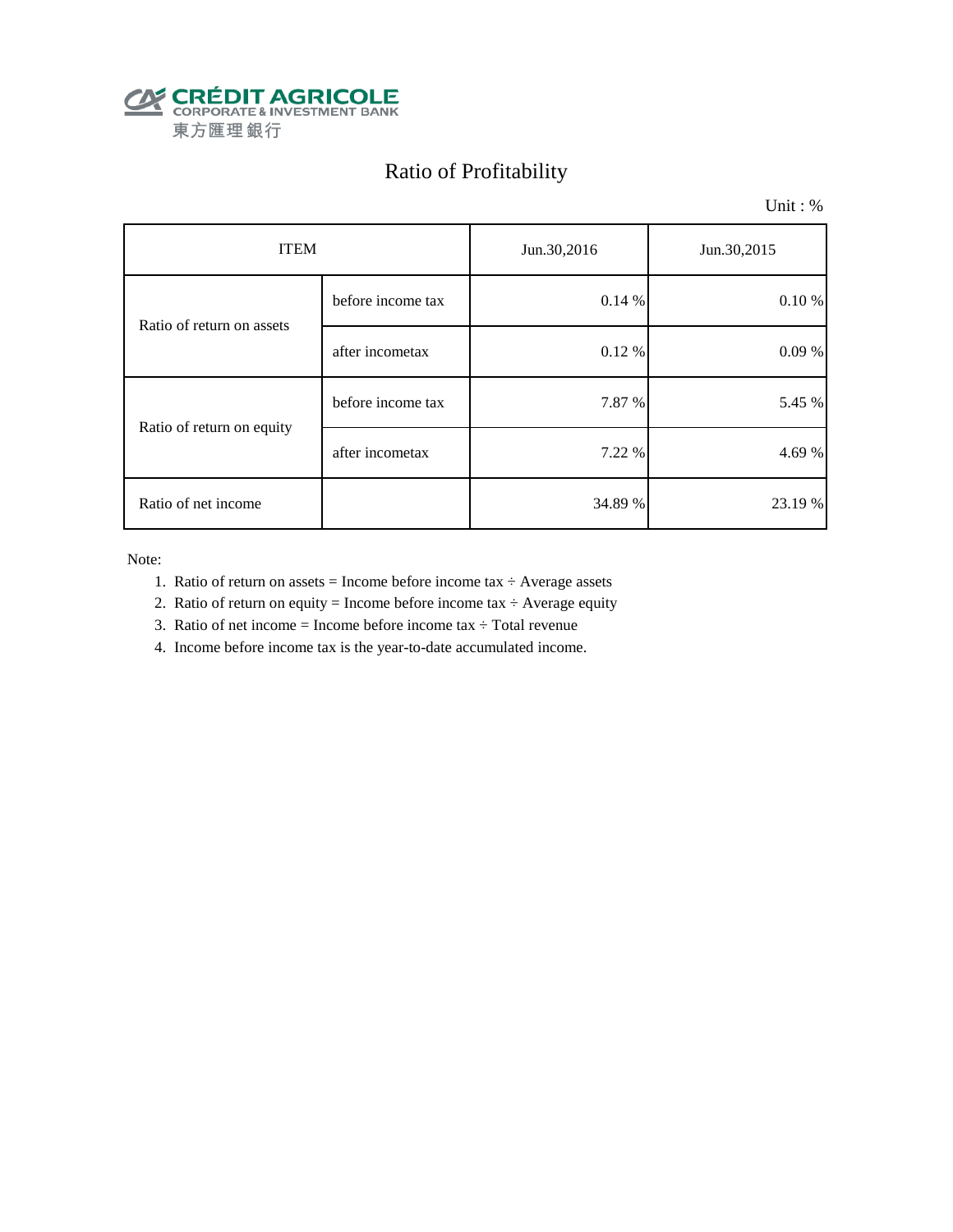

# Analysis of Assets and Liabilities by Maturity Date - TWD Currency Jun.30,2016

Unit : NT\$'000

| <b>ITEM</b> | <b>TOTAL</b> | Amount for the remaining period to the maturity date |                 |                |                       |             |  |  |
|-------------|--------------|------------------------------------------------------|-----------------|----------------|-----------------------|-------------|--|--|
|             |              | $0$ to 30 days                                       | $31$ to 90 days | 91 to 180 days | 181 days to<br>1 year | over 1 year |  |  |
| Assets      | 593,089,535  | 212,563,736                                          | 193,704,404     | 78,425,509     | 84,810,765            | 23,585,121  |  |  |
| Liabilities | 596,005,024  | 198,253,562                                          | 195,454,269     | 114,002,828    | 67,836,501            | 20,457,864  |  |  |
| Gap         | $-2,915,489$ | 14,310,174                                           | $-1,749,865$    | $-35,577,319$  | 16,974,264            | 3,127,257   |  |  |

Note:

 1. The table includes only New Taiwan Dollar amounts (i.e. excludes assets and liabilities denominated in foreign currency).

# Analysis of Assets and Liabilities by Maturity Date - USD Currency Jun.30,2016

Unit : US\$'000

|             | <b>TOTAL</b> | Amount for the remaining period to the maturity date |                 |                |                       |             |  |  |
|-------------|--------------|------------------------------------------------------|-----------------|----------------|-----------------------|-------------|--|--|
| <b>ITEM</b> |              | $0$ to 30 days                                       | $31$ to 90 days | 91 to 180 days | 181 days to<br>1 year | over 1 year |  |  |
| Assets      | 21,893,524   | 6,840,680                                            | 6,311,855       | 5,360,826      | 2,378,836             | 1,001,327   |  |  |
| Liabilities | 21,859,183   | 8,545,553                                            | 5,356,790       | 4,442,219      | 2,878,312             | 636,309     |  |  |
| Gap         | 34,341       | $-1,704,873$                                         | 955,065         | 918,607        | $-499,476$            | 365,018     |  |  |

Note:

1. The table includes only U.S. Dollar amounts.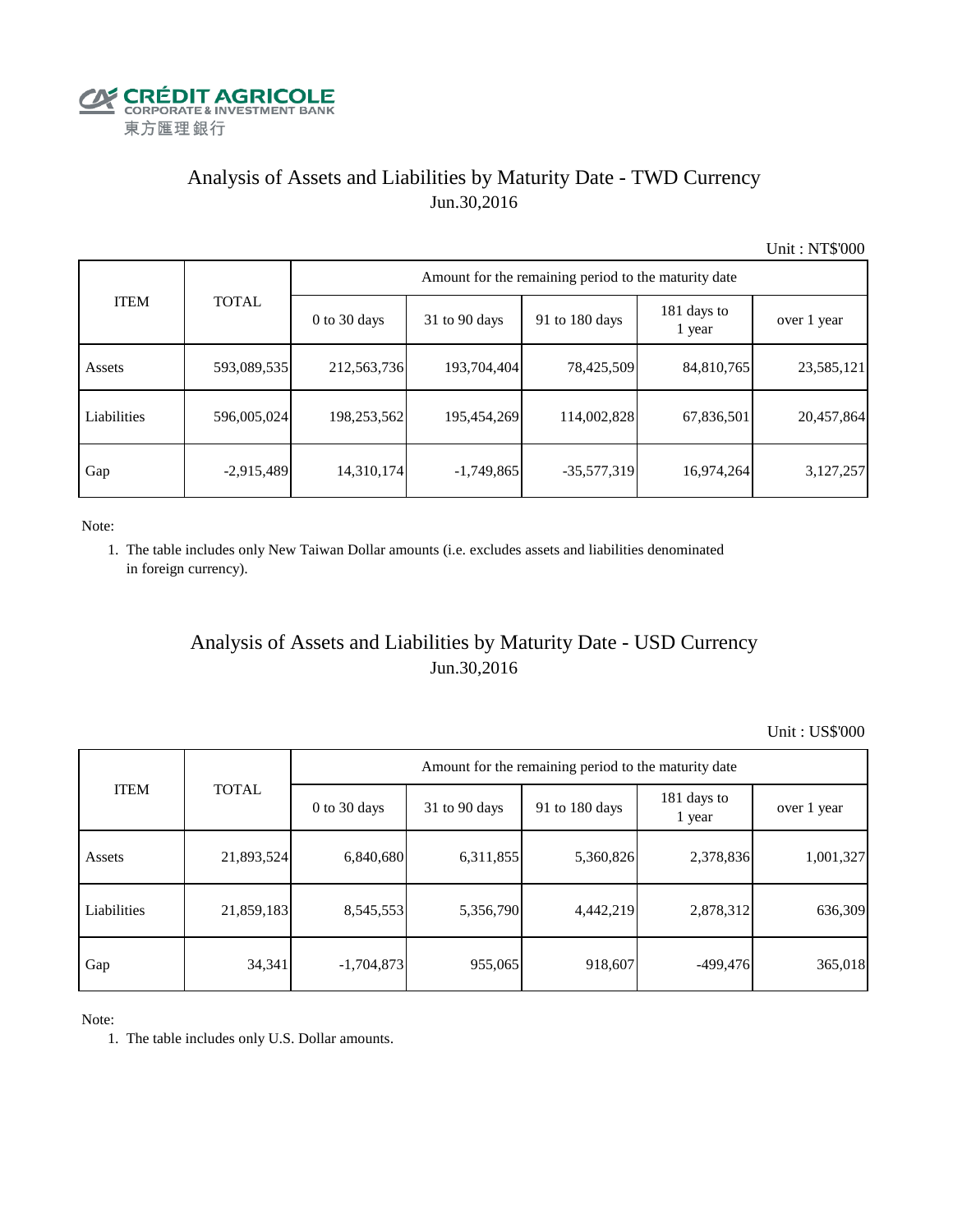

## Sale of Distressed Debt Information Jun.30,2016

1. Transcation information of distressed debt sale Unit: NT\$'000

Transaction  $\frac{\text{D}}{\text{Date}}$  Counterparty Debt Component Book Value Selling Price Gain/loss from disposal Condition of Agreement Relationship with counterparty - - - - - - - -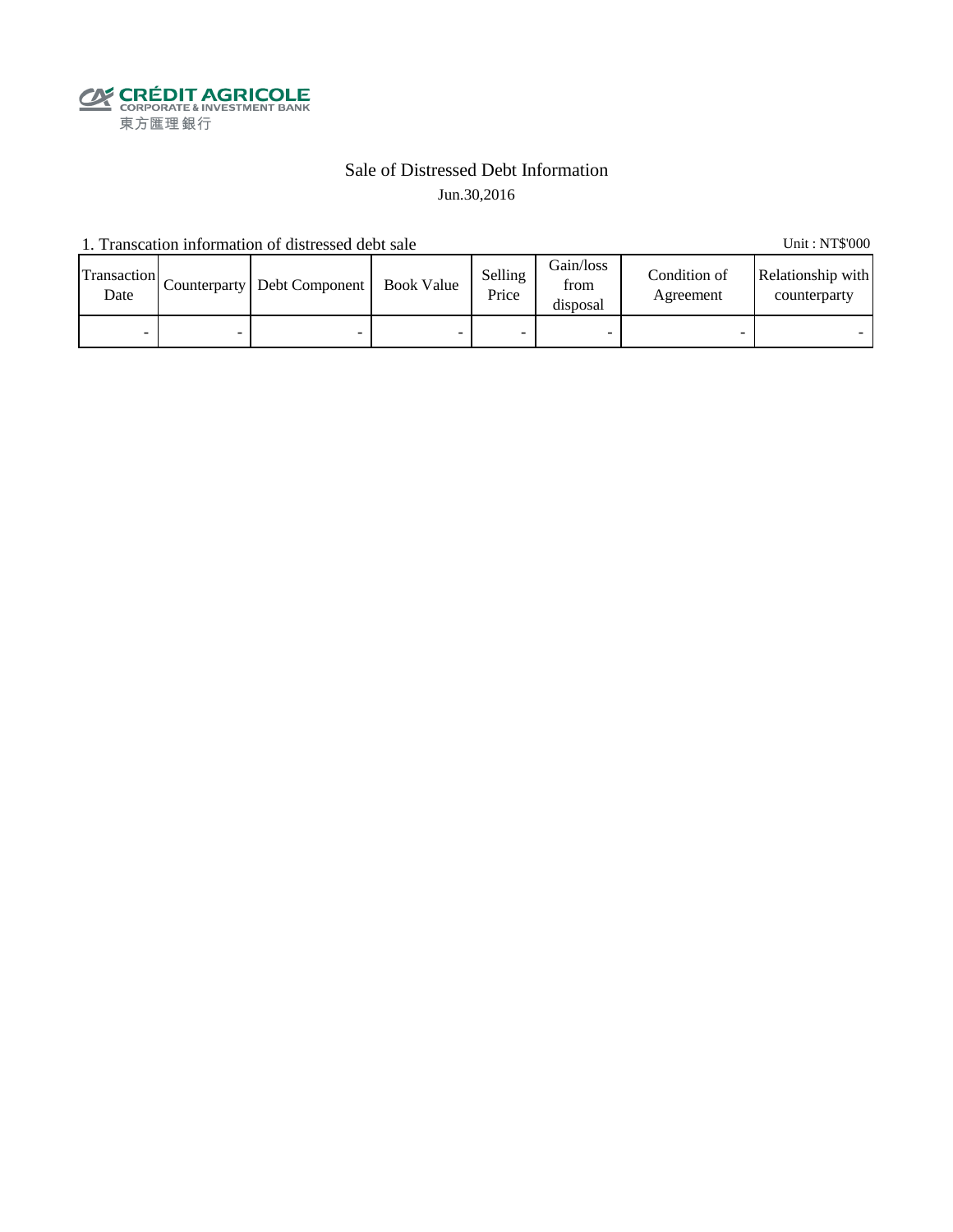

### Information of reinvestment business Jun.30,2016

Unit : NT\$'000

|                     | Main         |                   | Stockholdi   Investment          | Realized             | Conditions of share consolidation between the<br>company and its affiliated companies |                                    |                                 |          |                                        |         |
|---------------------|--------------|-------------------|----------------------------------|----------------------|---------------------------------------------------------------------------------------|------------------------------------|---------------------------------|----------|----------------------------------------|---------|
| Investee<br>company | Locatio<br>n | Operating<br>Item | ng ratio in<br>Closing<br>Period | <b>Book</b><br>Value | Gain/Loss in<br>Current<br>Period                                                     | Current number<br>of stock holding | Pro Forma<br>number of<br>stock | of stock | Total<br>Number Stockholdin<br>g ratio | Remarks |
| -                   |              | -                 |                                  | -                    | $\overline{\phantom{a}}$                                                              |                                    |                                 | -        |                                        |         |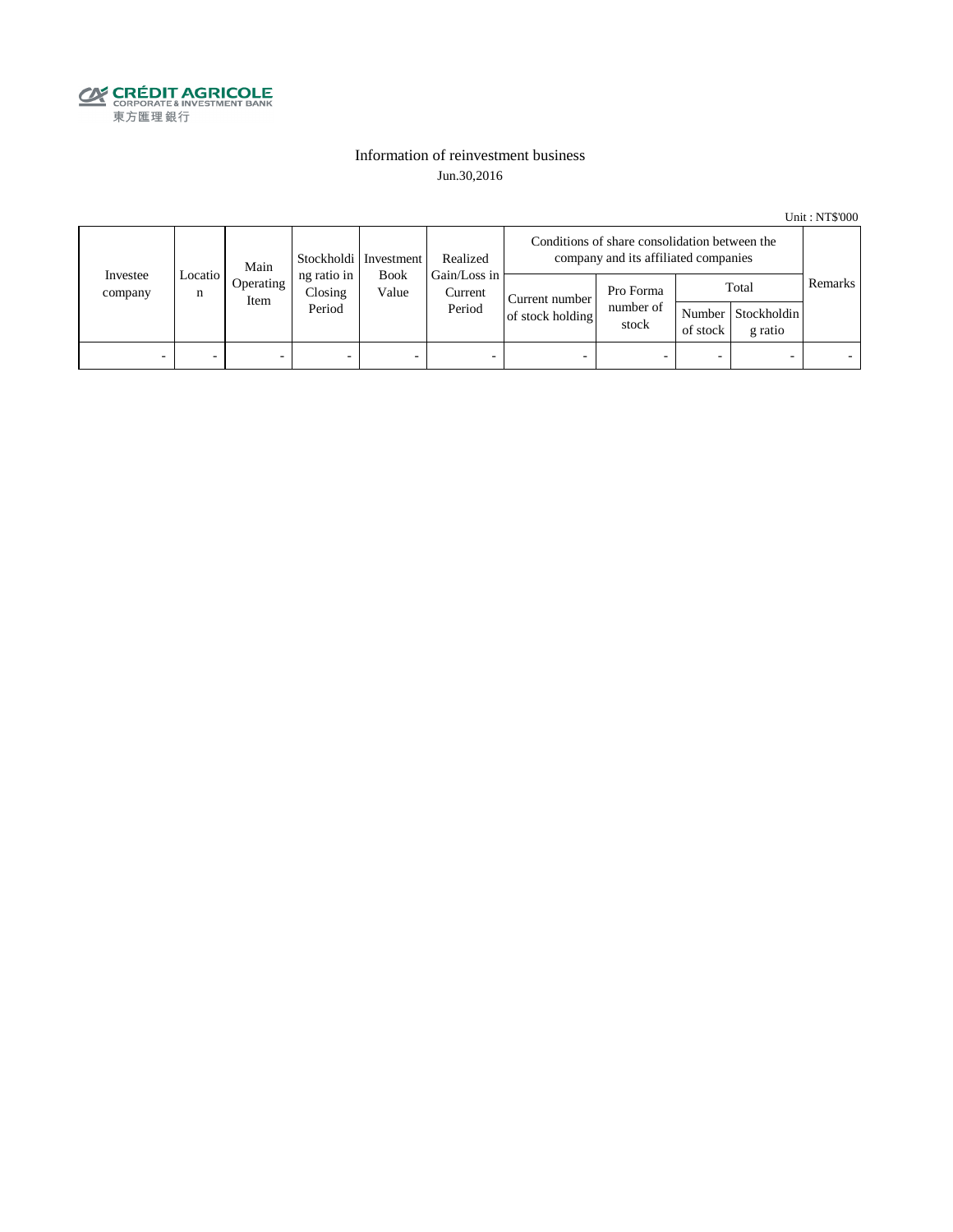

# Ratio of Deposits, Time Deposits and Foreign Currency Deposits to Total Deposits

Unit : NT\$'000, %

|                                | Jun.30,2016 | Jun.30,2015 |  |
|--------------------------------|-------------|-------------|--|
| Demand deposits                | 816,636     | 264,959     |  |
| % of Demand deposits           | 1.90 %      | 0.85%       |  |
| Time deposits                  | 42,183,472  | 30,725,272  |  |
| % of Time deposits             | 98.10 %     | 99.15 %     |  |
| Foreign currency deposits      | 42,446,610  | 30,854,977  |  |
| % of Foreign currency deposits | 98.71 %     | 99.56 %     |  |

Note:

1. % of Demand deposits = demand deposits  $\div$  total deposits ;

% of Time deposits = time deposits  $\div$  total deposits ;

- % of Foreign currency deposits = foreign currency deposits  $\div$  total deposits
- 2. Demand deposits and Time deposits include Foreign currency deposits and Treasury deposits.
- 3. Postal office deposits are excluded.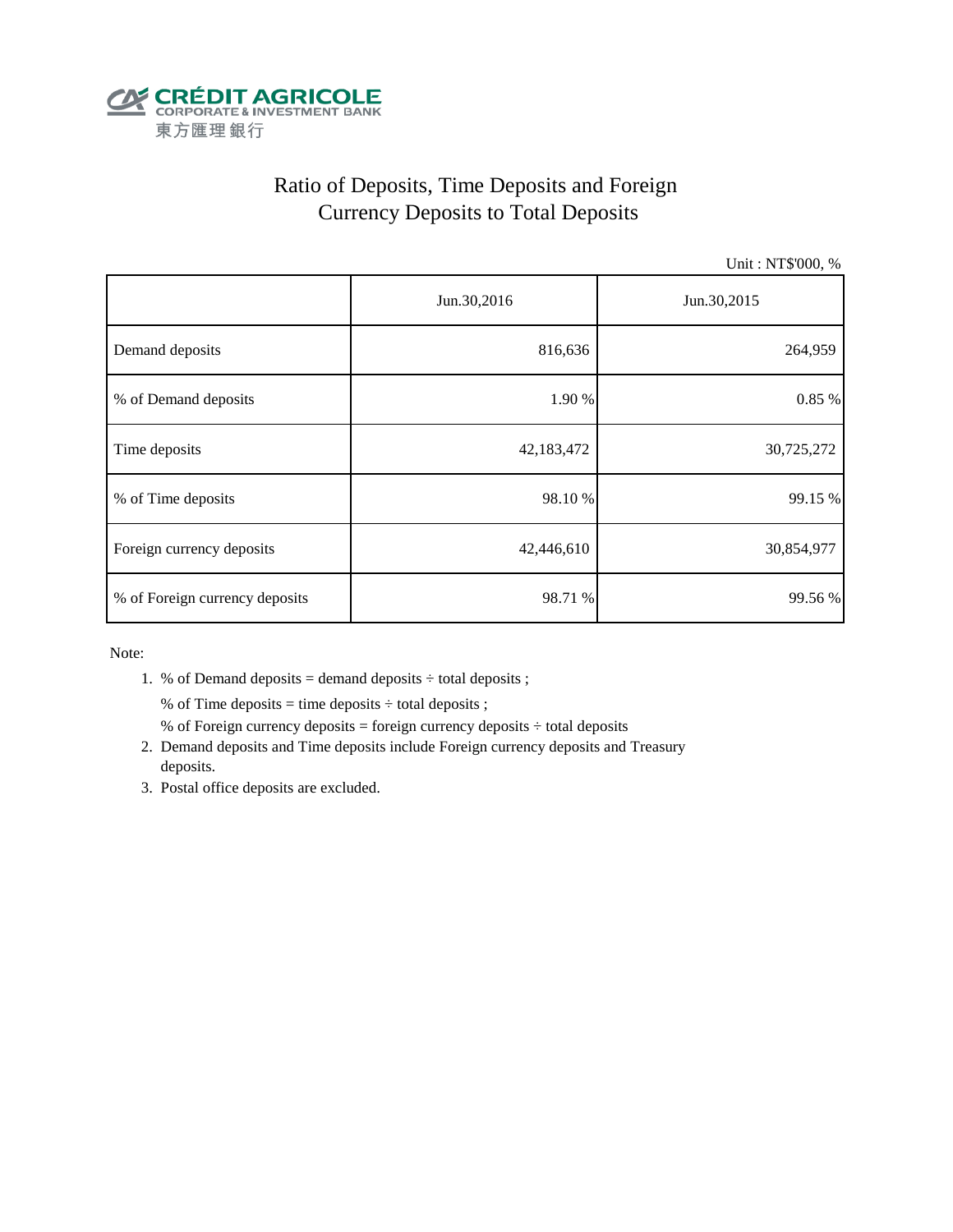

# Ratio of Small and Medium-Size Enterprise (SME) Loans

Unit : NT\$'000, %

|                     | Jun.30,2016 | Jun.30,2015 |  |  |
|---------------------|-------------|-------------|--|--|
| <b>SME</b> Loans    |             |             |  |  |
| % of SME Loans      | 0.00 %      | $0.00\ \%$  |  |  |
| Consumer Loans      |             |             |  |  |
| % of Consumer Loans | 0.00 %      | 0.00 %      |  |  |

Note:

- 1. % of SME Loans = SME Loans ÷ Total Loans;
- % of Consumer Loans = Consumer Loans  $\div$  Total Loans promulgated by the Banking Bureau.  $\frac{3}{5}$

Employee Loans under Welfare Committee and other individual Consumer Loans.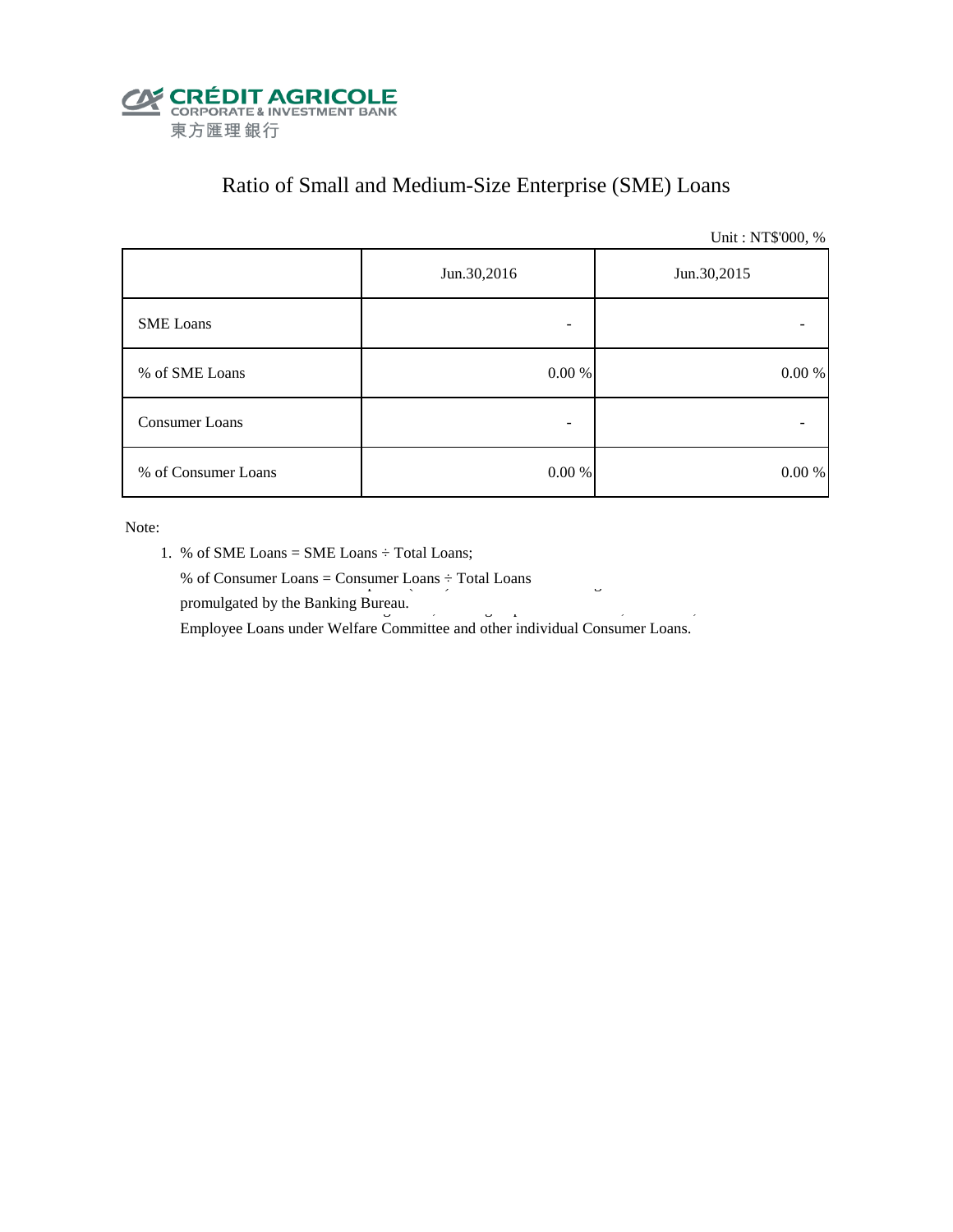

# Interest Bearing Assets and Interest Paying Liabilities

|                                                          |                    |                          |                    | Unit: NT\$'000, %        |  |
|----------------------------------------------------------|--------------------|--------------------------|--------------------|--------------------------|--|
|                                                          | Jun.30,2016        |                          | Jun.30,2015        |                          |  |
| <b>ITEM</b>                                              | Average<br>balance | Average<br>interest rate | Average<br>balance | Average<br>interest rate |  |
| Interest bearing assets                                  | 102,996,520        | 1.15 %                   | 106,729,838        | 0.77 %                   |  |
| Due from Central Bank, other branches<br>and other banks | 56,084,888         | 0.85%                    | 60,859,471         | 0.31 %                   |  |
| Securities purchased                                     | 9,116,490          | 1.61%                    | 10,605,008         | $0.88~\%$                |  |
| A/R Forfaiting - without recourse                        | 161,943            | 0.84 %                   | 7,270,709          | 0.81 %                   |  |
| Loans, discounted notes and bills                        | 37,633,199         | 1.48 %                   | 35,265,359         | 1.52 %                   |  |
| Interest paying liabilities                              | 123,723,388        | 0.83 %                   | 117,298,729        | 0.40%                    |  |
| Due to banks and other branches                          | 80,299,563         | 0.67%                    | 91,152,161         | 0.38 %                   |  |
| Deposits (demand deposits, time<br>deposits and NCD)     | 43, 423, 825       | 1.14 %                   | 26,146,568         | 0.49%                    |  |

Note:

1. Average balance is based on daily average balance of interest bearing assets or interest liabilities.

 2. Interest bearing assets or interest paying liabilities are disclosed in accordance with the chart of accounts or their nature.